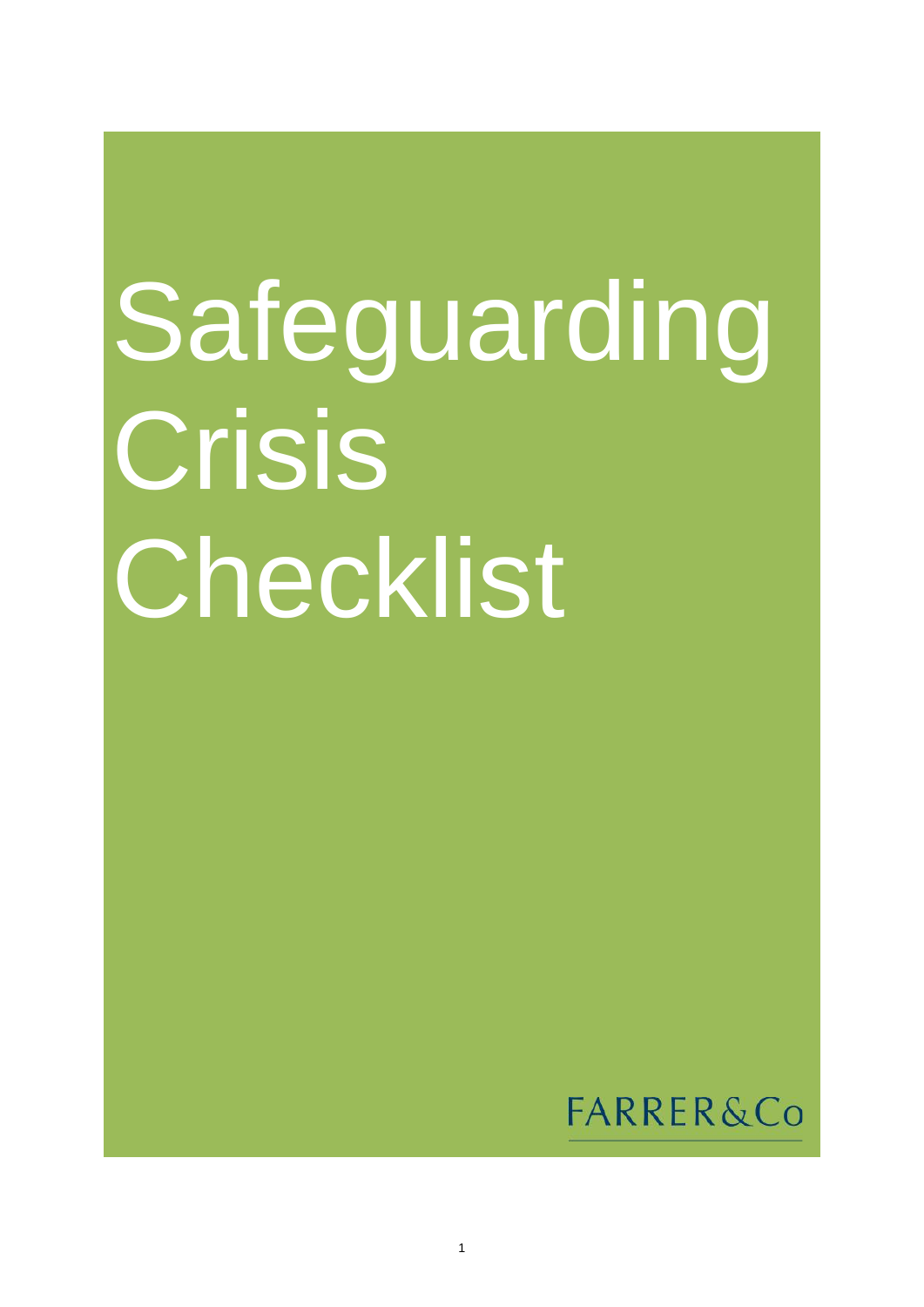### Safeguarding crises are complex and involve three different types of response

#### **Safeguarding**

Actions which need to be taken to keep safe any child or adult potentially at risk. This response trumps all others.

#### **Management**

The on-going delivery of services to children for whom the staff member was responsible and the HR response to any staff member accused.

#### **Communications**

The communication (to the extent possible) of what is happening and the actions the organisation is taking in response to key constituencies (e.g. staff, parents, media).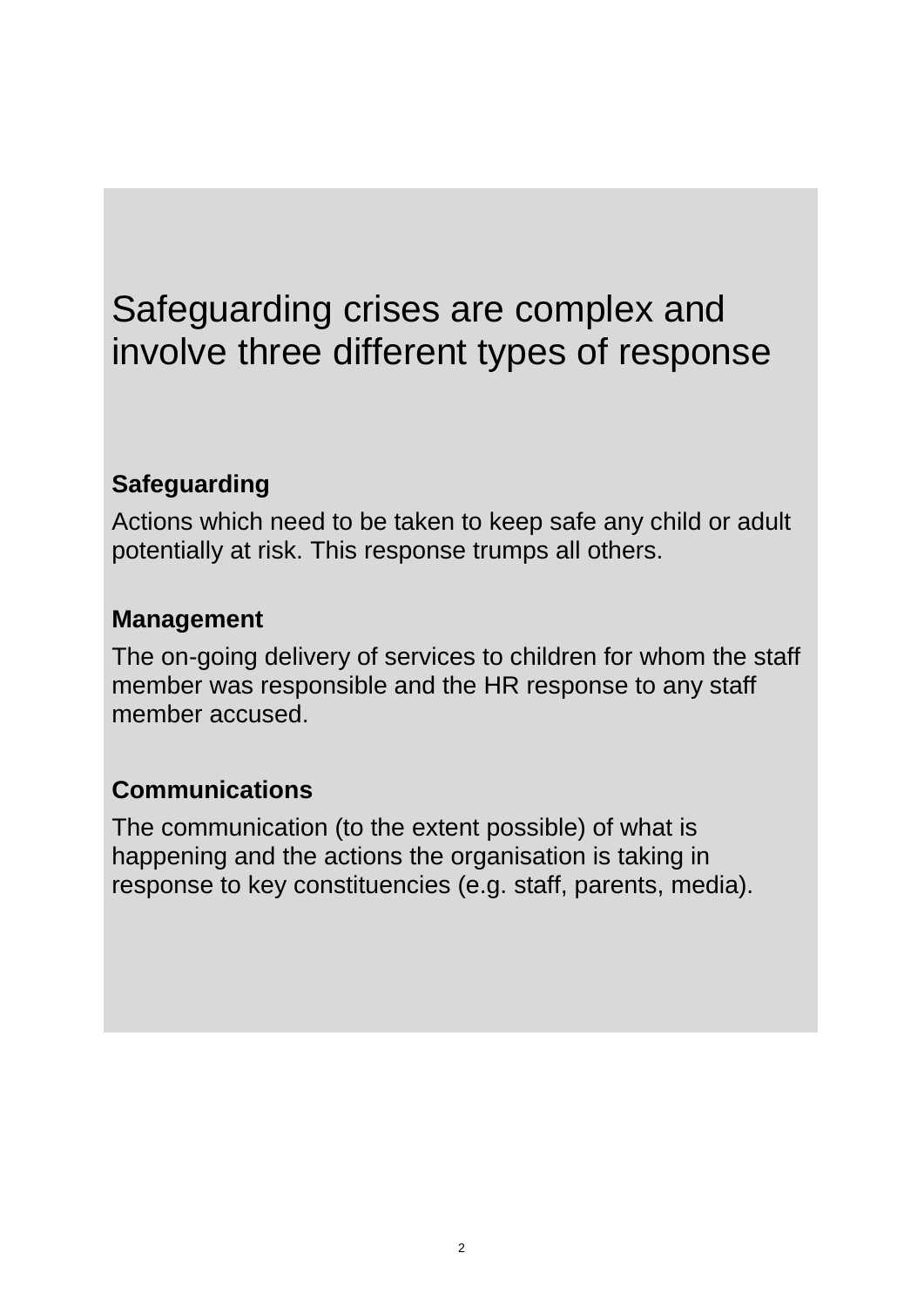

The most effective management of a safeguarding crisis involves co-ordination of all three.

Whilst the safeguarding response must always come first, simultaneous attention to the other areas of response will create a strong sense of direction and co-ordination, providing the greatest reassurance to stakeholders (the 'sweet spot').

This requires safeguarding leads working in close co-ordination with senior leadership team, the board, HR, legal advisers and internal and external communications teams.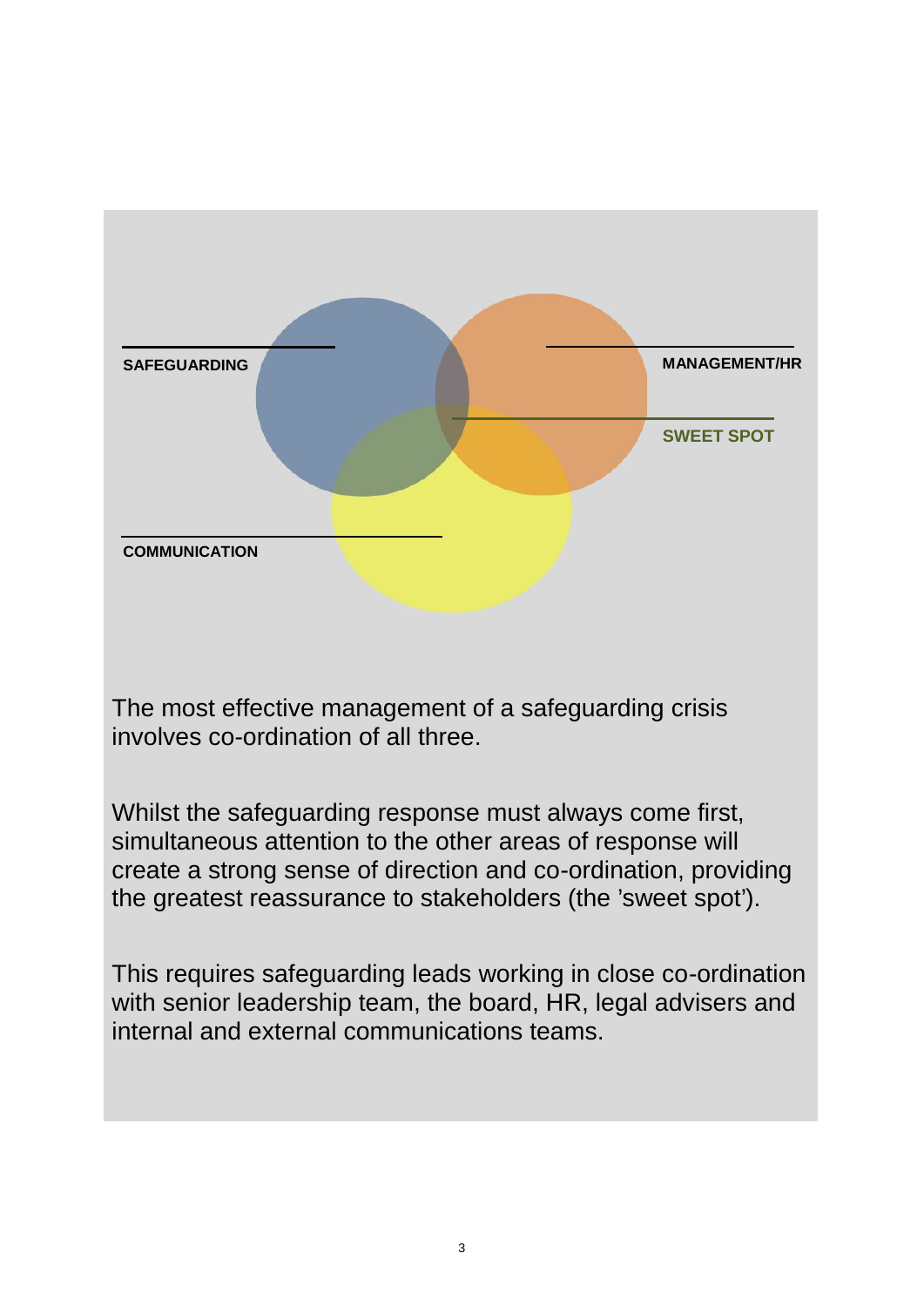#### **SAFEGUARDING CRISIS CHECKLIST**

# **Safeguarding**

- 1. Are any urgent actions needed to safeguard a child or children in an emergency? If so call LADO, Police or other emergency services 999.
- 2. Are there other children who may be at immediate risk in addition to the child or children in the allegation? If so, notify LADO/Police.
- 3. Which agencies need to be informed immediately (e.g. LADO, Police, Childrens Services)?
- 4. Does any other body need to be informed (e.g. Charity Commission or other regulatory body)?
- 5. What are your immediate next steps? Take telephone advice from LADO/Police/Childrens Services and agree your actions.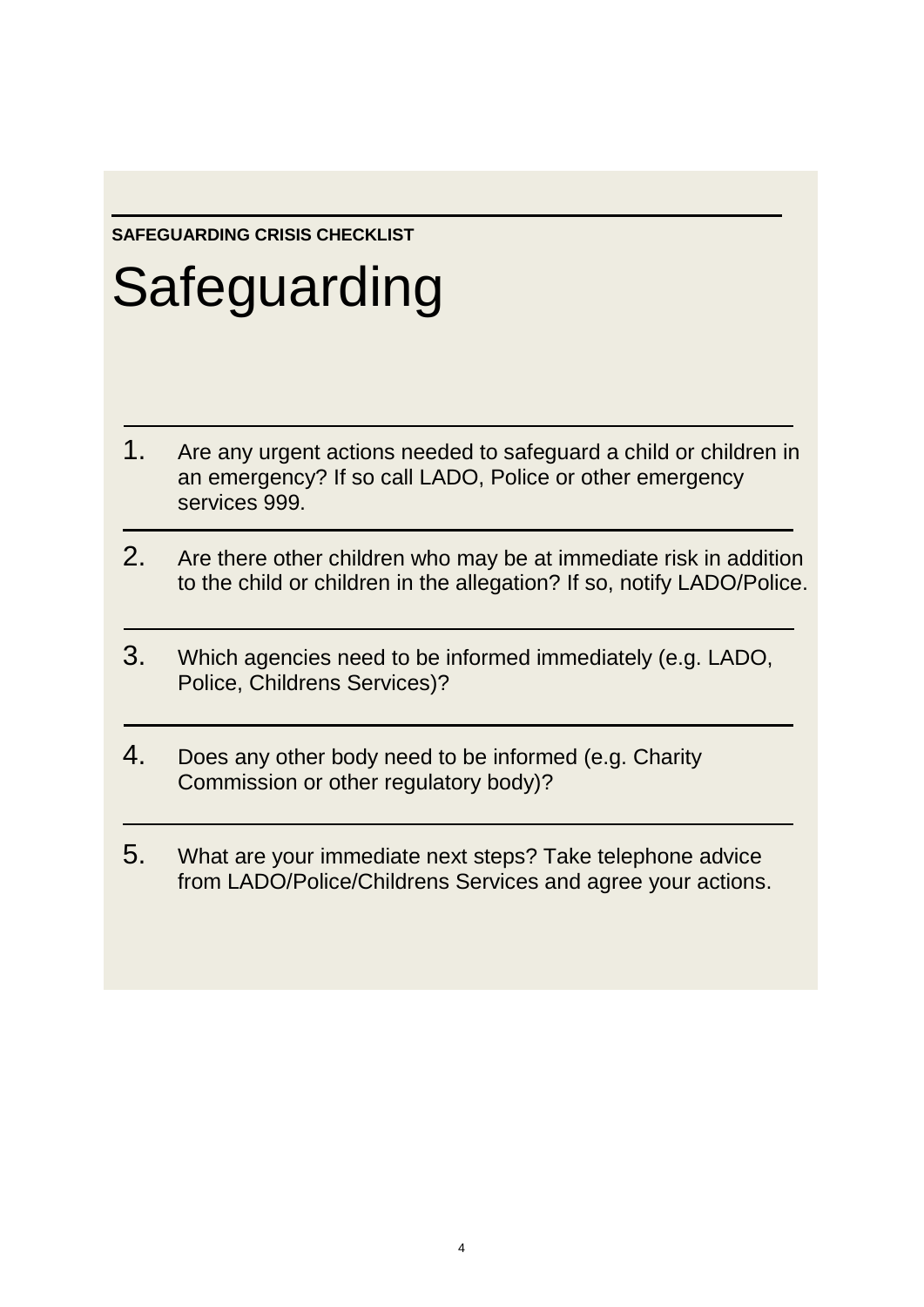- 6. Will Police be coming on site (e.g. to arrest or conduct a search)? Discuss with LADO and Police the best approach so as not to cause unnecessary anxiety to other children or parents.
- 7. Who do you need to speak to in order to implement the agreed actions? Speak to them and implement actions.
- 8. What do you need to say to the child, his/her parents and the staff member concerned now? Agree this with the LADO, Police or Childrens Services as appropriate.
- 9. Has LADO convened a strategy meeting? If so, decide who attends and what you want to achieve.
- 10. Work with the authorities not against them. But remember the organisation has priorities too, so identify them in advance and be sure to include them in any discussions around future strategy.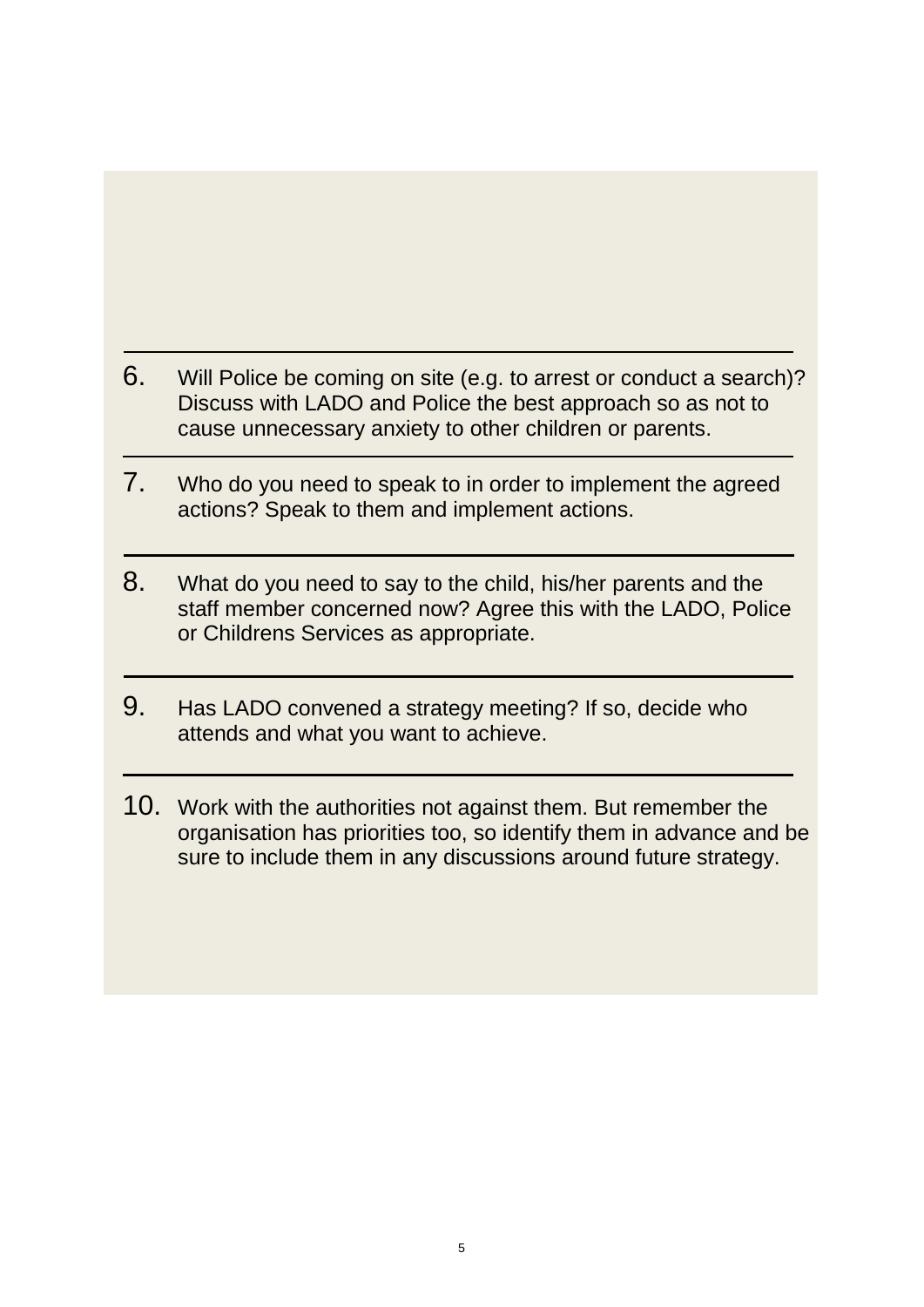#### **SAFEGUARDING CRISIS CHECKLIST**

## Management/HR

- 1. Who in the organisation needs to be made aware immediately? Inform them.
- 2. Where is the staff member now? Is he/she in contact with children and if not when will the next opportunity for contact be? Agree with LADO and/or Police your next steps. Do not inform or suspend the staff member before reaching that agreement – you could be tipping off.
- 3. Whilst Police investigations are underway how do you ensure the staff member's duties are carried out in coming days and how do you explain his/her absence?
- 4. If investigation is likely to take some time will you suspend pending outcome of investigations? Discuss with LADO – it is the organisation's decision but LADO's input is valuable.
- 5. What information is known about the staff member? Ensure you locate and provide all information to LADO or Police (probably at strategy meeting).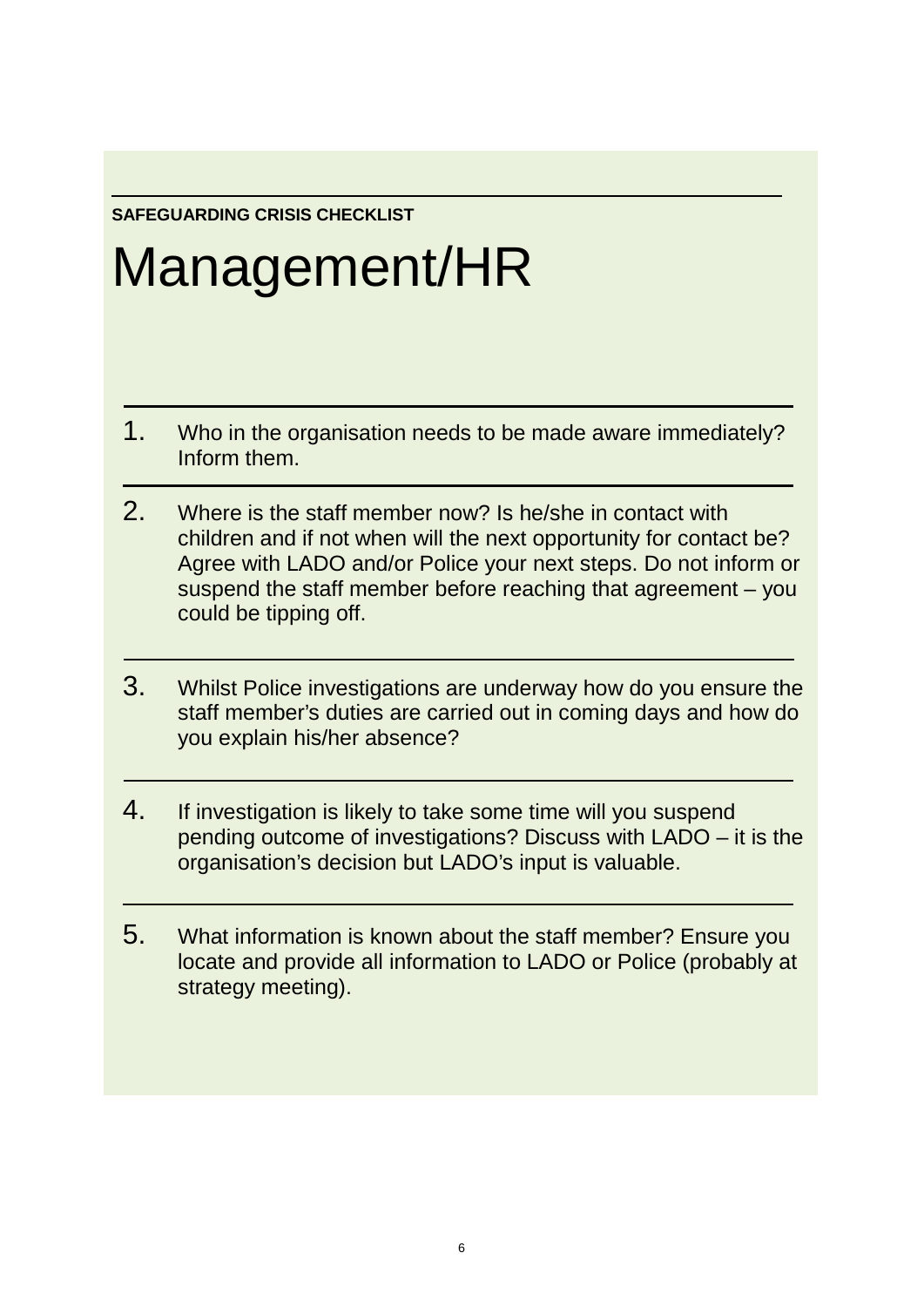- 6. How long will Police investigation and potential criminal prosecution take? If there is already clear evidence of misconduct consider dismissal.
- 7. Has crisis shown up any immediate staff training issues (e.g. reporting of allegations or concerns)? If so, organise.
- 8. Do you need to bring in any additional external resource to assist?
- 9. If Police/LADO do not pursue the matter themselves conduct your own investigation and risk assessment.
- 10. Where dismissal of staff member results (or resignation pending outcome of investigation) notify DBS/NCTL or other relevant agencies as appropriate. Never use compromise agreements, agreed resignations or agreed references.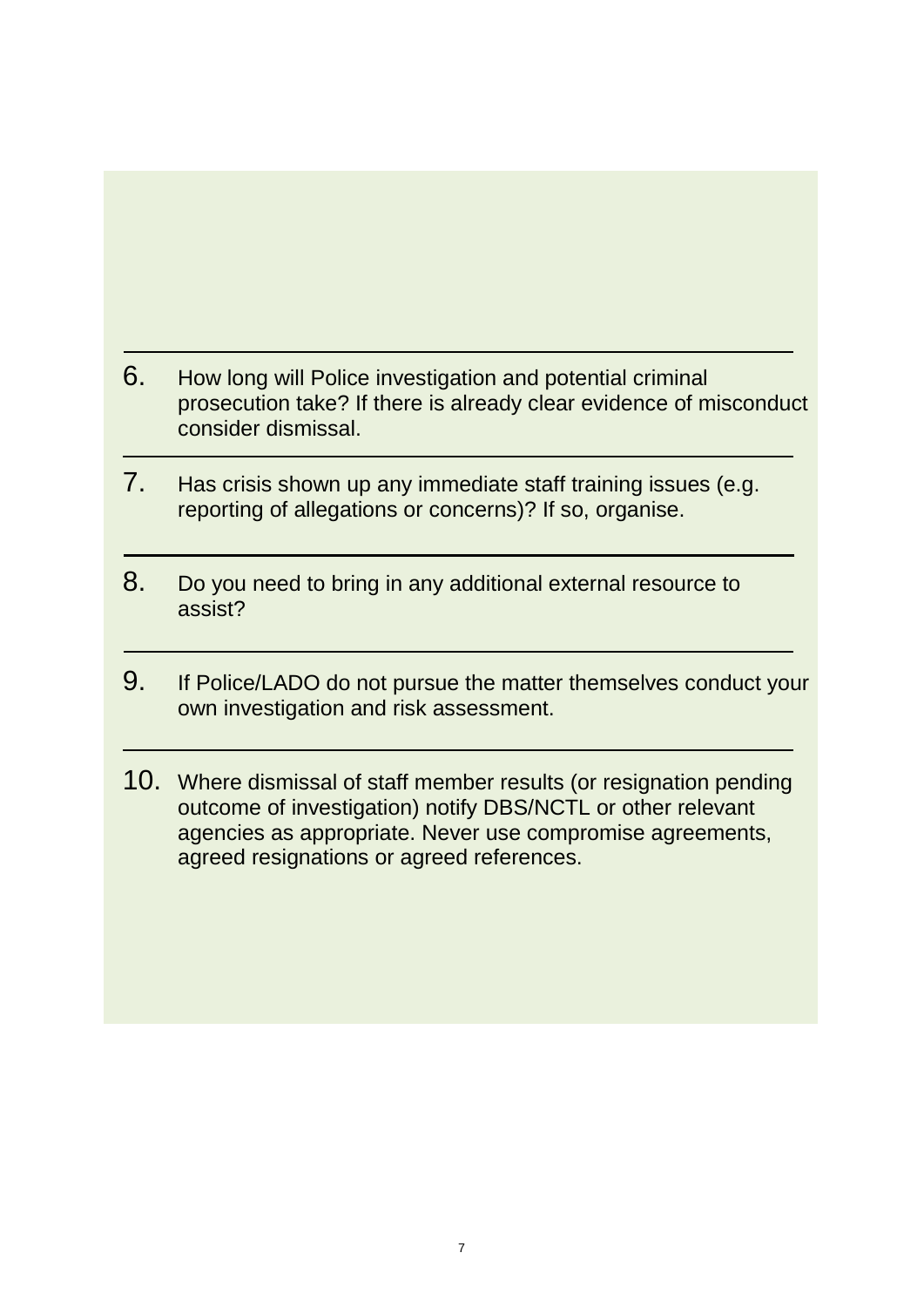#### **SAFEGUARDING CRISIS CHECKLIST**

### **Communications**

- 1. Don't wait for a crisis to happen before you act. Develop a safeguarding risk register and crisis management plan. Agree the constituents and roles of your crisis response team, including specialist legal and communications advisors and spokesperson.
- 2. Time is of the essence. Agree who is authorised to make final decisions quickly.
- 3. Ensure coordination between your legal and communication strategies and get advice early in the process.
- 4. What factors govern or limit communications? Check your safeguarding policies and consider any statutory rules about anonymity. Take advice from the LADO, Police and Children's Social Care services.
- 5. Don't be in denial establish the facts and consider the broader context. Are there other issues which can be conflated to suggest a pattern of behaviour?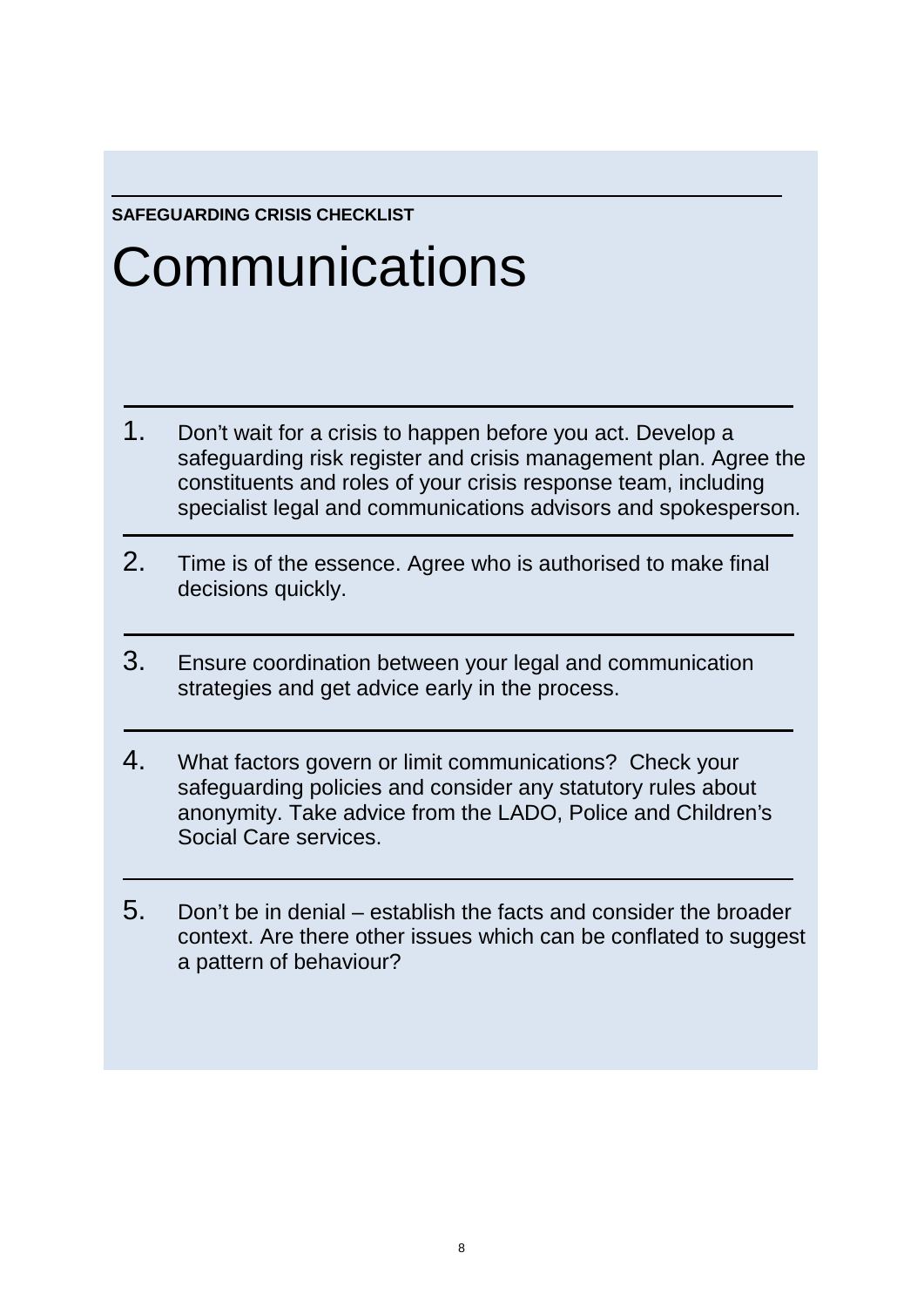- 6. Be honest and transparent. Do not risk being accused of a cover-up or brushing things under the carpet as this will undermine trust.
- 7. Get the tone right by putting yourself in the shoes of the receiving audience. Explain the actions you are taking and demonstrate care and concern for those affected. Have a plan to ensure it will not happen again.
- 8. Consider the needs of all your stakeholder audiences and pre empt their questions by providing them with sufficient information. Provide appropriate lines of communications for them and be responsive.
- 9. Don't procrastinate. Demonstrating that you are managing the situation well will help retain trust. Stakeholders prefer to hear about issues from you rather than from the media.
- 10. Don't say anything that you aren't prepared to see in print or online.